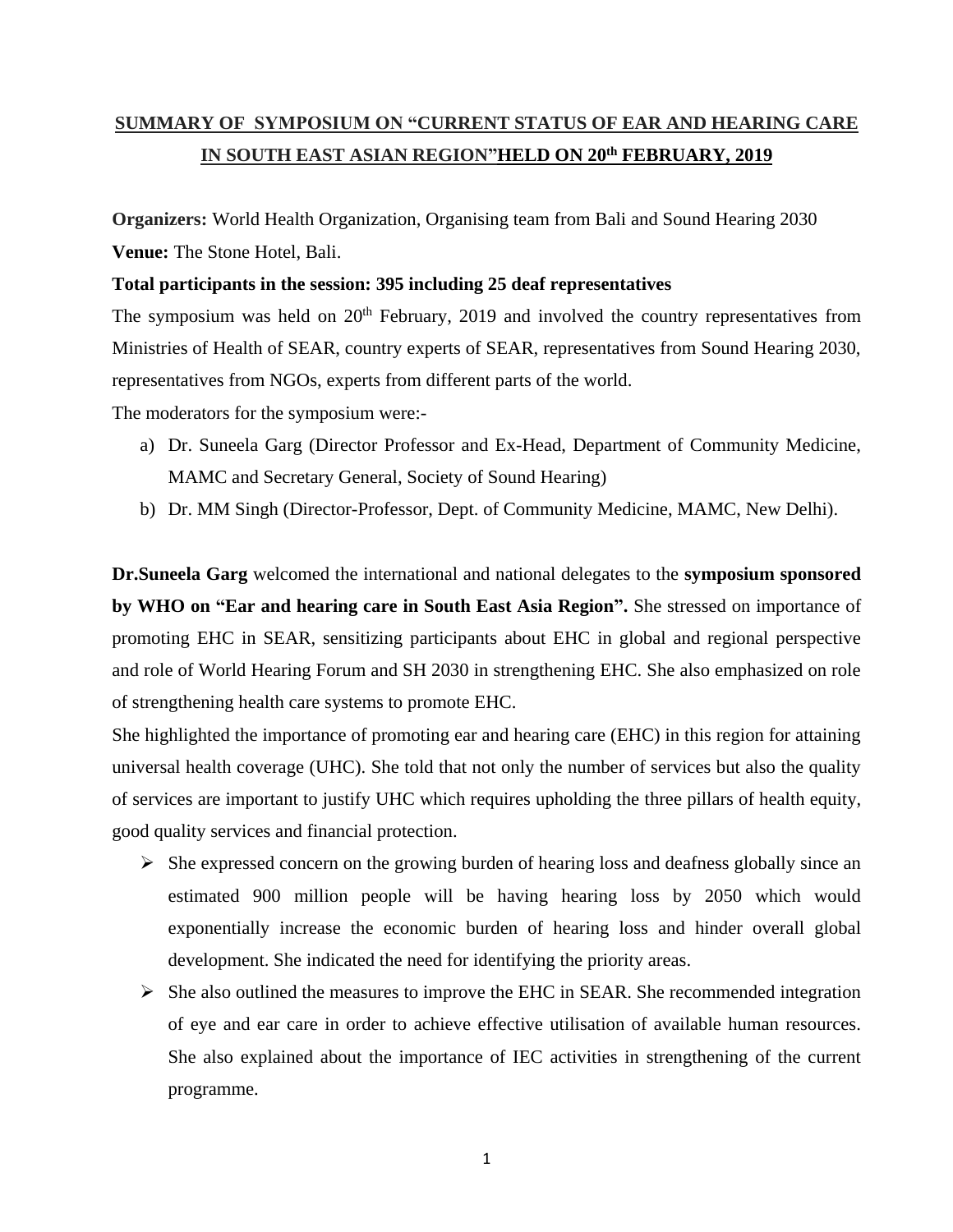- $\triangleright$  She also explained about the effect of ototoxic drugs and the need for surveillance and stressed upon the need of building healthy public health policiesacross SEAR and to adhere to a life-course approach towards hearing health.
- $\triangleright$  She concluded with the statement that no national programme is successful until it includes periodic monitoring.

Dr. A K Agarwal (Former Dean MAMC and President SH2030) remarked that the<sup>2nd</sup> World Congress would promote the sharingof experiences from all countries in the SEAR to understand challenges before us, list best practices, learn sustainable initiatives, reach underserved groups, fill gaps in evidence, comprehensive hearing services, from promotion of ear care and rehabilitation. He also emphasized on the role of Sound Hearing 2030 for strengthening ear and hearing care in the region.

**Dr. M. Meghachandra Singh** elaborated on the key Sound Hearing 2030activities. This included the development of training modules for all levels of health care workers in collaboration with Ministry of Health and Family Welfare, India. He also supported promoting partnerships with national and international NGOs/DPOs and various MoUsbeing executed with Vision 2020 and Global Coalition. He mentioned that Sound Hearing India has developed lot of IEC materials (charts, posters, flipcharts, pamphlets, radio jingles, short videos etc.) and these posters were extensively utilized by the SEAR countries as well as other regions. Dr. MM Singh also discussed to look for the barriers and challenges in the implementation of the programmes for hearing loss.

**Dr. Patanjali Dev Nayar (Regional Advisor, Disability, Injury prevention and Rehabilitation, WHO) presented a session on "Ear and Hearing Care in SEAR".** He stressed on the need of skills, values and research needed for the prevention of deafness and hearing impairment. Dr. Nayar focused on the role of Governments in push hearing programs which can improve the lives of people across SEAR with its diversity in population and resources; need for strengthening deafness control activities in SEAR and WHO's requirement of partners, NGOs, activists, parent groups and effective strategies with appropriate implementation and actionable points required to be derived from this meeting.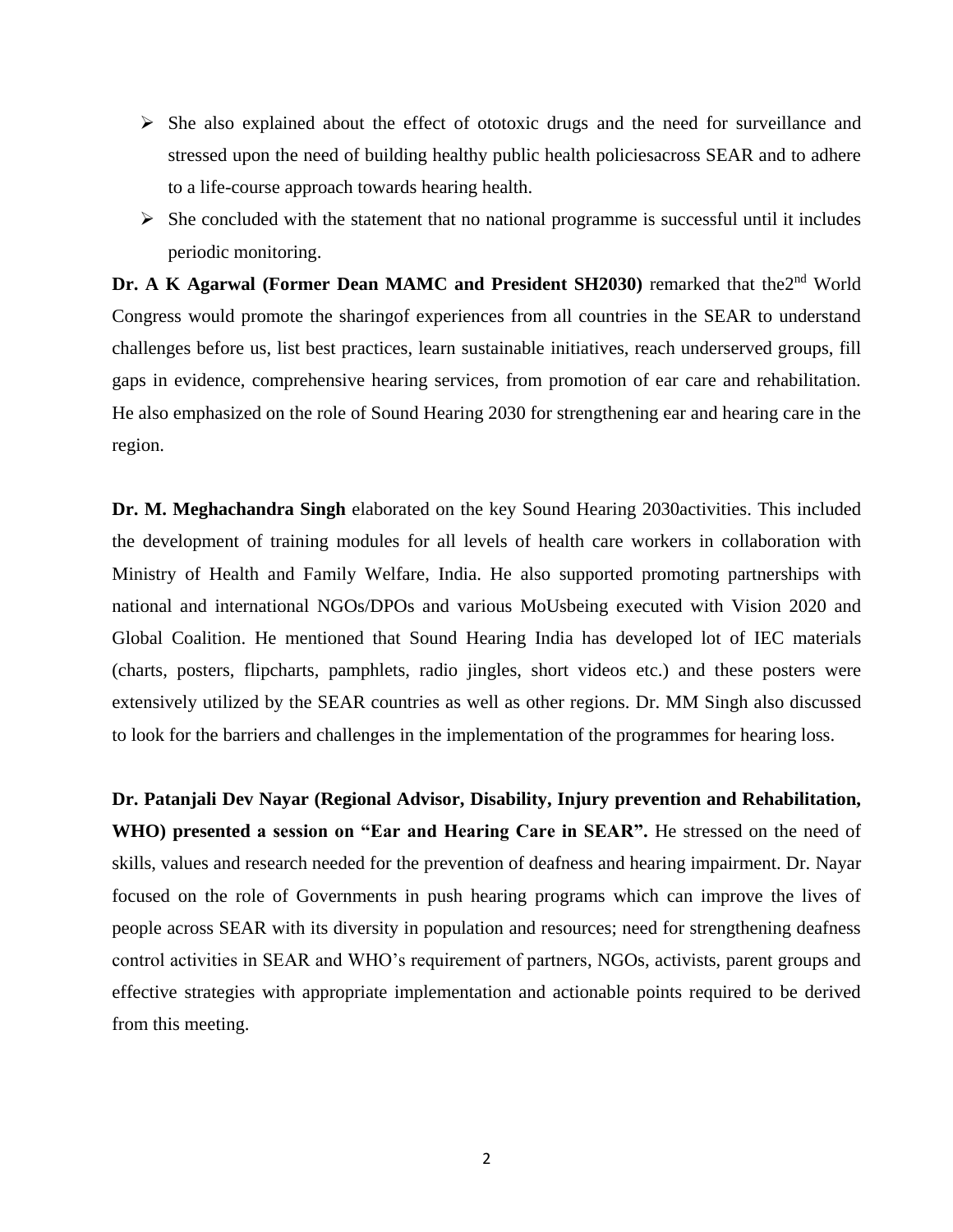He talked on the theme relating to ear and hearing care: regional perspective. He expressed concern that there are very less number of ENT specialists available in SEAR countries along with inadequate availability ofequipment, infrastructure and speech therapists.

- $\triangleright$  He explained about the impact of hearing loss in terms of monetary loss, emotional trauma and suffering of the family members of person with hearing loss. He explained about the barriers in ear and hearing care like lack of awareness, poor availability of trained human resource, non-availability of training for primary level service providers and higher cost of hearing aids.
- $\triangleright$  He highlighted the need to augment healthcare resources including human resource, equipment and rehabilitative services and need for innovation in strengthening services and elimination of barriers.
- $\triangleright$  He focussed on strategic use of resources will go a long way in addressing this problem.

## **Presentations on Status of ear and hearing in countries of SE Asia were made by the MoH representatives from following countries.**

1. **Dr. A K Agarwal and Dr. Sangeeta Abrol (DDG, National Programme for Control of Blindness and Deafness, Ministry of Health and Family Welfare) presented on "Current Status of Prevention of Hearing Loss- National Programme in India":** The presentation highlighted that India had adopted the following strategies as part of National Programme for Prevention and Control of Deafness which was initiated as pilot project in Jan 2007 and is currently functional in around 410 districts. The key strategies of the National Programme of Prevention and Control of Deafness (NPPCD) include:-

- Strengthening service delivery for ear care
- Developing human resource for ear care service
- Increasing awareness through IEC.
- Developing service capacity of district hospitals, CHCs and PHCs selected under the programme.

A seven level training program existing in India consists of:

Level–1 Sensitization Training of ENT Surgeons / Audiologists of Medical Colleges (1 day) Level–2 Skill based training of ENT Surgeons & Audiologists of District Hospital level (3 days/2 days)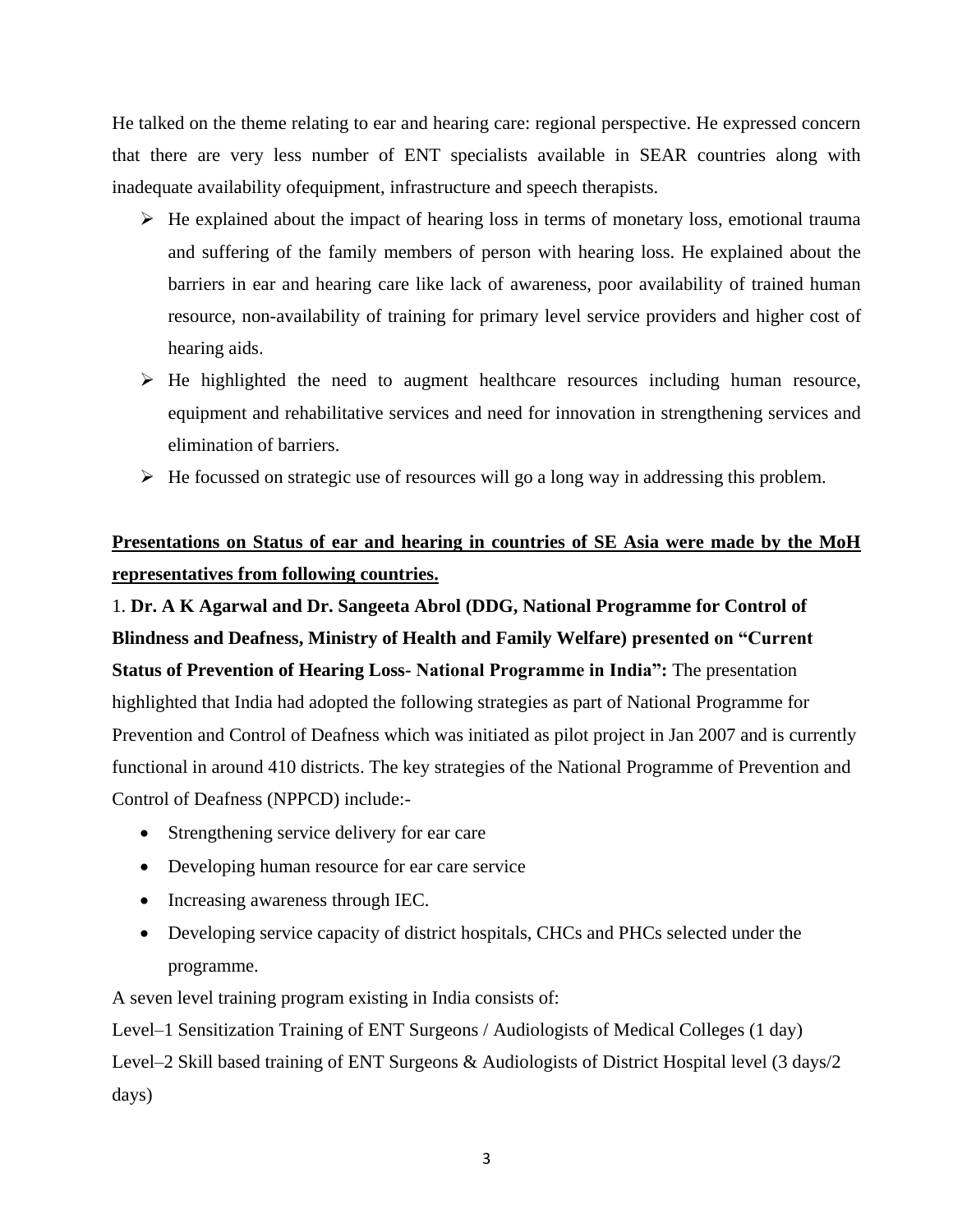Level–3 Training of Obstetricians/Pediatricians of CHCs /District Hospitals (1 day) Level–4 Training of Medical Officers of PHC & CHC (2 days) Level–5 Training of CDPO/AWS/MPW (1 day) Level–6 Training of AWW/ASHA (1 days) Level–7 Training of Teachers/Parents (1 day) It was also highlighted that the states are also involved in monitoring and supervision which needs to be strengthened further.

2. **Ms.Aminath Samahath Shareef presented on "Current Status of Ear and Hearing Care in Maldives".** She mentioned that Maldives lacked baseline data relating to ear and hearing care. She highlighted that there was no hearing care National Committee for HL.The manpower was scanty with only 2 ENT specialists, 3 audiologists, 4 speech therapists and 4 sign language interpreters. A child screening program was on the anvil although there were challenges encountered from lack of awareness and health financing. NGOs were playing important role in providing EHC.

# 3. **Presentation on "Current Situation of Ear and Hearing Care in Bangladesh"was given by Dr. NasimaAkhtar(Professor, ENT, Bangabandhu Sheikh Mujib Medical University, Dhaka, Bangladesh)**.

Dr. Nasima emphasized on the huge burden of 9.6% of the disabling HL. There is availability of EHC services at community, primary, secondary and tertiary levels (including cochlear implant at tertiary level). She elaborated on hearing workforce in terms of ENT specialist (604), audiologist (10), audiologists (250), speech therapist (145) and sign language interpreters (200). She mentioned that the country has strategy in place. She spoke about sign language programmes where medical officers, staff nurses and medical assistants are being trained for the early detection of hearing loss in newborns. Training is also being provided for ear examination. She spoke about the issue of rehabilitation, its affordability and the role of private sector. School heath medical officers are being trained for detection of the problem in school going children.

Dr. Nasima Akhtar spoke on the need for dedicated personals in the field due to large population in Bangladesh. She spoke about an initiative '360 Community' in her country which focus on the training of the health workers for the assessment of the hearing loss in newborns. She informed that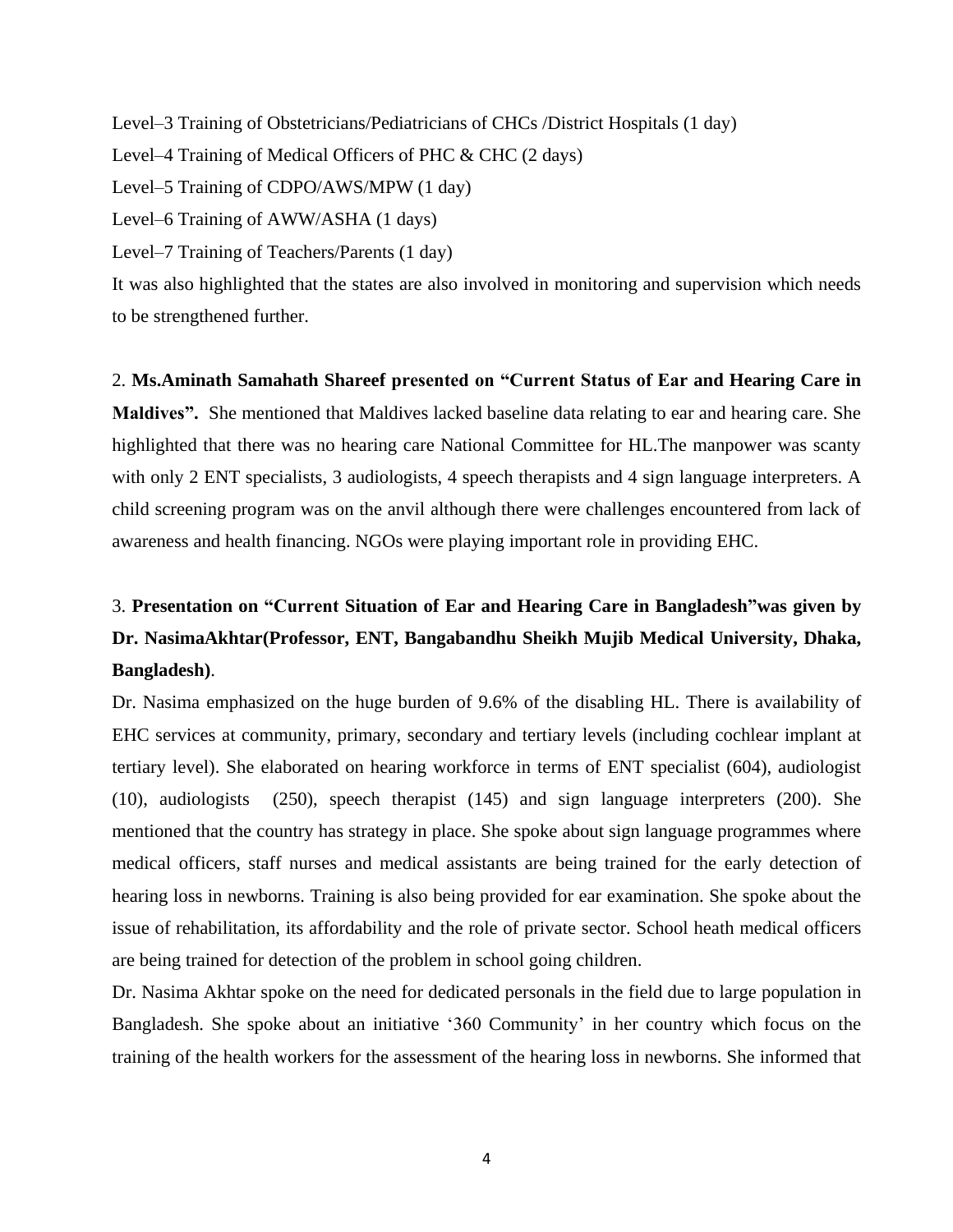since 2010 the scenario has significantly improved in the field of ear and hearing care awareness and also the training of the health workers.

The country plans to incorporate Primary Ear and Hearing Care (PEHC) in the existing primary health care services, develop a standard manual for the treatment of ear diseases and hearing loss for primary health care providers, conduct survey through community clinics and build efficient referral linkage by increasing production of skilled human resources. She concluded by saying that the challenges are many but these could be overcome.

### 4. **Presentation on "Current Situation of Ear and Hearing Care in Indonesia" was given by Dr. Damayanti Soetjipto**.

Dr. Damayanti highlighted the prevalence of hearing loss to be 16.8% and deafness 0.4%. She also enumerated all the main causes of Hearing Loss and their prevalence in the country. She focussed on leadership and governance in Indonesia through Ministerial level National Committee for Hearing Loss. The Committee was also helping in strengthening MR immunization programme.

She mentioned that Indonesia had targets for 2018-19 to be achieved in form of availability of data on the prevalence of hearing loss, implementation of Hearing Loss Management Program and planningsustainability of the Hearing Loss Work Program. Socio-cultural factors impeding immunization have been overcome successfully in the country.

## 5. **Presentation on "Current Situation of Ear and Hearing Care in Myanmar" was given by Prof. Dr. Win HtikeKyi.**

Prof. Win highlighted the prevalence of deafness in Myanmar. As per 2015 deafness project report, the prevalence of deafness was 4.3% considering disabling deafness (>40 dB in better ear). The lowest prevalence was 2.2% in Falam, Chin state and Meikhtila, Mandalay state. The highest prevalence of disabling deafness was reported to be 10.9% in Kyaington town in Shan state. The common causes of deafness were: ear wax impaction (3.2%), presbyacusis (3.1%), otitis media (2.6%) etc. In terms of manpower, 1 ENT surgeon was available for 340,000 population and only 150 ENT surgeons were on record in Myanmar for a population of 51 million. The other ancillary health staff available was: health assistants (2062), Lady health visitors (3467), Midwives (21435). There were 1684 rural health centres, 348 maternal and child health centres, 87 primary and secondary health centres and 80 school health teams existing in Myanmar as per 2013 report for